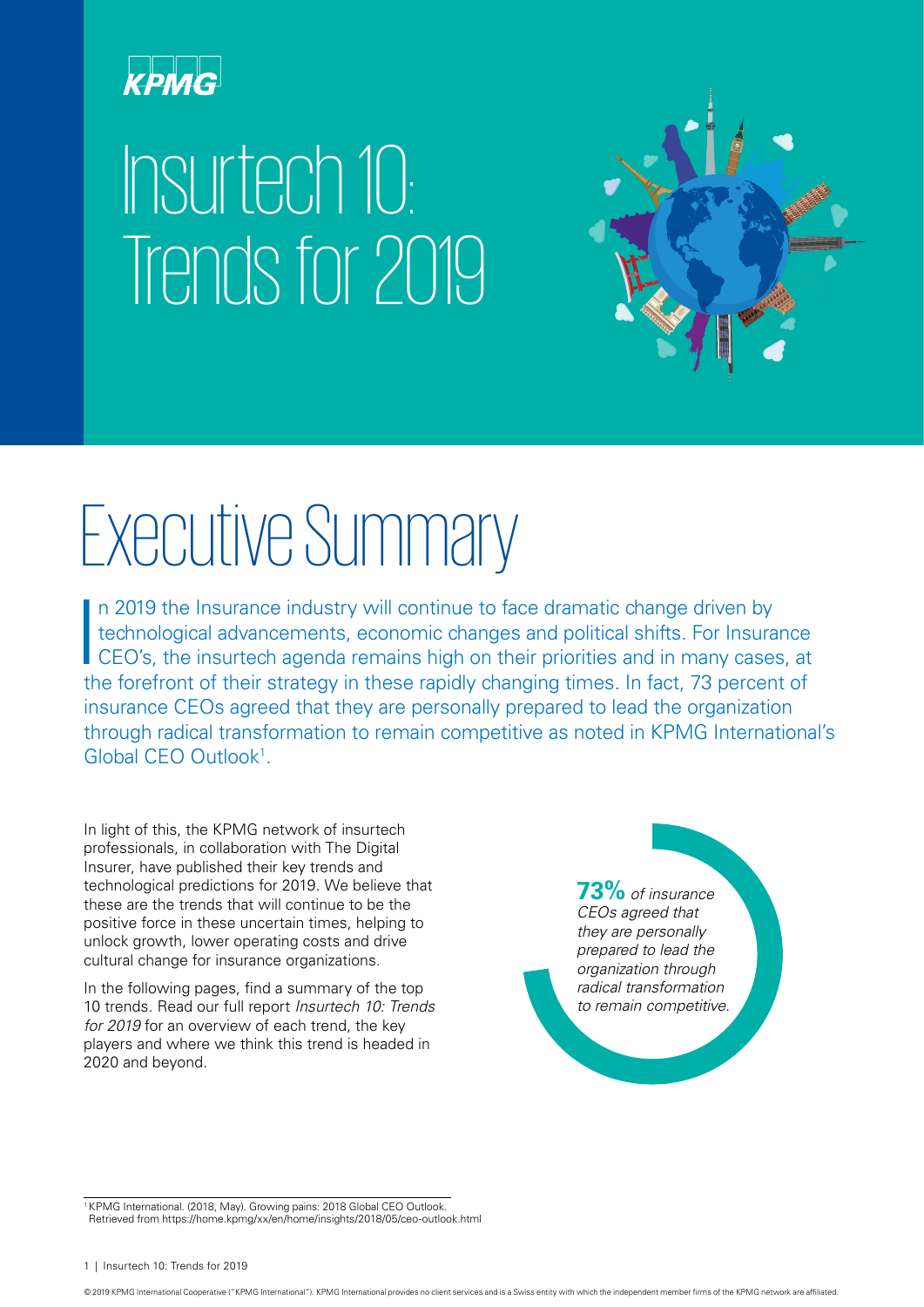# Top 10 Insurtech Trends

## Trend #1

**Digitize or die — how insurers must adopt business process transformation and become agents of change**



Incumbent insurers need to fundamentally change their business models, moving from siloed operations to fully connected enterprises. This requires a cultural change, a focus away from products and a move towards organizing themselves entirely around the

customer, their experience and outcomes.

# Trend #2

### **Ecosystems rock and will be coming sooner than you think**

Highly automated insurance platforms will become the new normal. The successful incumbents will be the ones who learn from them, adapting and adopting their tech where appropriate.

# Trend #3

### **It's a new game — press the reset button**

There is an increasing focus on the development of middleware solutions to reduce dependence upon legacy systems and improve access to data. These will be aimed at driving growth, internal efficiencies and the internal view of how a company works.



# Trend #4

### **Digital risk reduction**

Health ecosystems are essential for the future success of those operating in the life sector. Wearables are increasingly contributing to this market and without access to these datasets, insurers may not be able to manage risks or engage with their customers.



© 2019 KPMG International Cooperative ("KPMG International"). KPMG International provides no client services and is a Swiss entity with which the independent member firms of the KPMG network are affiliated.

## Trend #5 **Focus on the**

# **digital customer**

Business as usual must break the models

of the past. There is a need for cultural change and alignment with the specific markets insurers service, providing risk capital on different terms to a market that comprises large numbers of small risks. Insurtech allows this type of business to be profitable.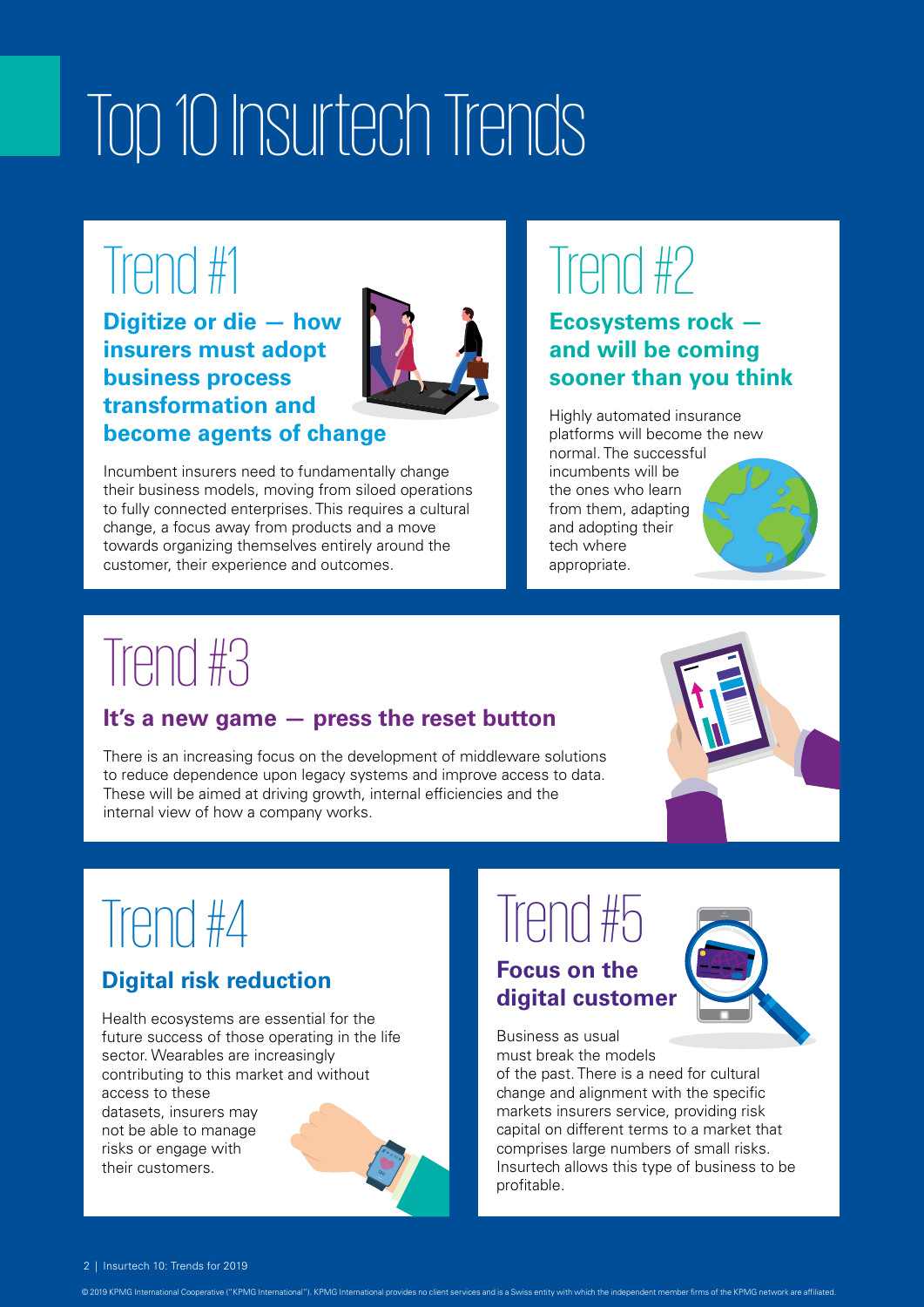# Trend #6

### **Data is the new oil — and the price is going up**

Data is the lifeblood of the new order. Any lack of data will create gaps and cause integration and process flow issues, and needs to be assessed from as an end-to-end process. Insurers that lack data or the partners and models that generate it, will find their business models severely challenged.



# Trend #7

### **Master AI and machine learning now**

AI and machine learning is an intersectional tech with applications across the value chain and may prove to be the biggest driver of efficiency.

## Trend #8

### **Auto insurance – disruption coming but direction not clear**

The move in auto coverage from insuring individuals to the vehicle will continue. It's likely that auto makers may develop their own ecosystems to package insurance into their interaction with their client. Driverless vehicles continue to be developed and further disruption may be caused by new entrants that are not traditionally associated with transport market.

# Trend #9

### **New role for the oldest skills**

Big data will undermine the role of certain types of underwriting, though it will remain essential in specialist areas, such as shipping, key employee risk management, etc. The skills of underwriters and

actuaries will still be in high demand and can be redeployed into offering greater understanding of the vast amount of data that a digital insurer generates.

# Trend #10

### **Skill up and reorganize urgently for a digital world**

Good companies need good people. Recruiting and retaining employees will become more